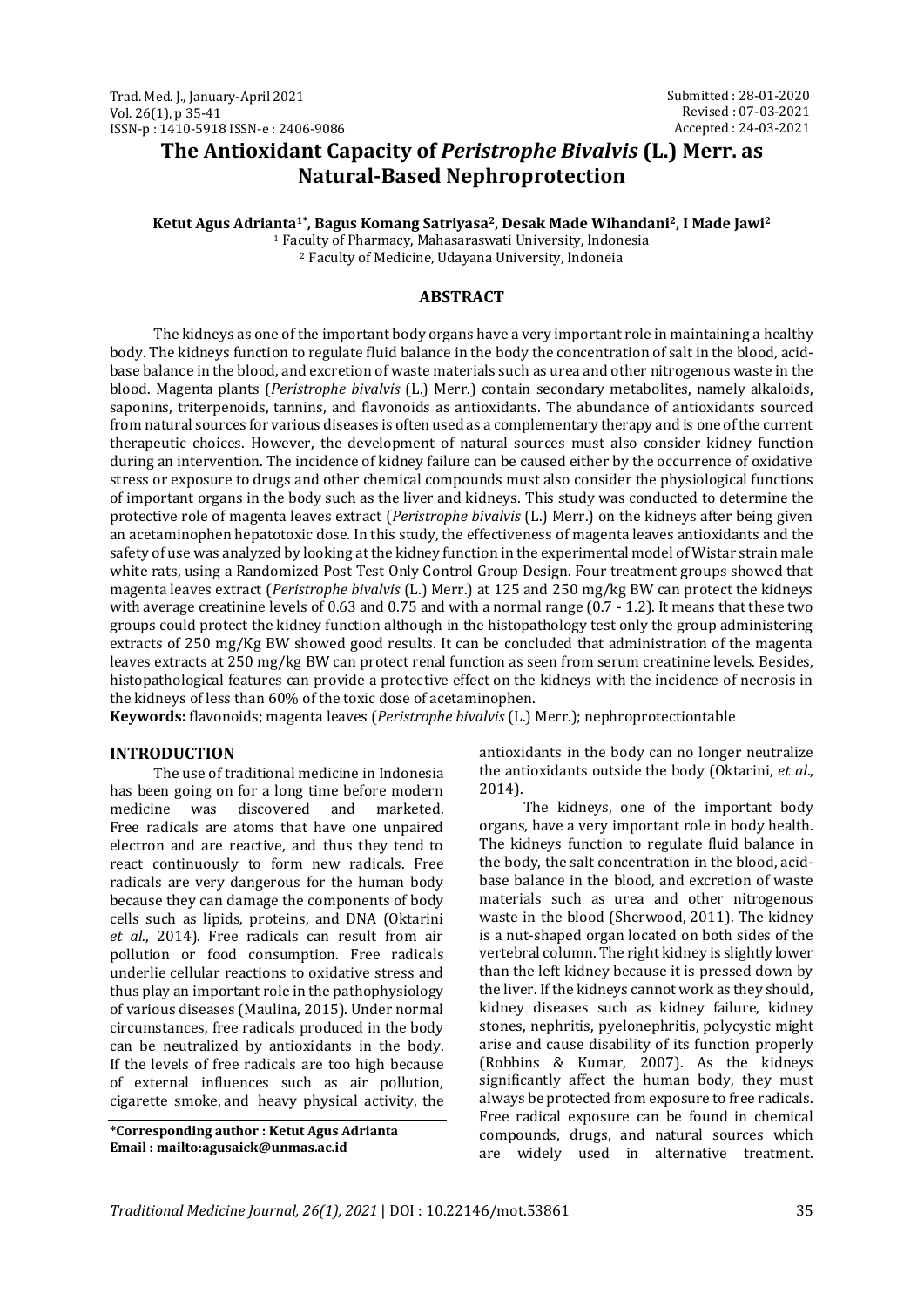Natural sources used in each treatment must be safe, not to mention scientifically proven first.

Antioxidants are compounds that can maintain health because of their ability to capture free radical molecules. They possess the ability to inhibit oxidative reactions, the causes of various diseases in the body (Ardawiah, *et al*., 2015). Enzymatic antioxidants or antioxidant enzymes produced by the human body act as antidotes to free radicals generated from endogenous sources such as superoxide dismutase (SOD), glutathione peroxide (GPx), and catalase (CAT). Enzymatic antioxidants also contain primary antioxidants which function to capture free radicals and stop the formation of free radicals (Adrianta, 2018). Antioxidants from natural sources are widely used in complementary therapy for various diseases. However, despite using natural sources in therapy, kidney function needs to be one of the other considerations. The incidence of kidney failure can be caused either by oxidative stress or exposure to drugs and other chemical compounds that might affect the physiological functions of important body organs such as the liver and kidneys.

From the above explanation, plant sources in complementary therapies were examined further in this study by looking at whether they are truly safe for the treatment of various diseases and kidney function. This study examined the use of magenta plants (*Peristrophe bivalvis* (L.) Merr.) as an antioxidant that is safe for kidney function.

# **METHODOLOGY**

# **Research Design**

The research design used was experimental purely with a randomized control-group post-test design. The material used was magenta leaves (*Peristrophe bivalvis* (L.) Merr.) collected from Bitera village, Gianyar-Bali regency. The samples were identified by the Indonesian Institute of Sciences (LIPI), Bedugul Bali for their chemical compounds, such as ethanol, sodiumcarboxymethyl cellulose or CMC-Na, standard feed, and aquadest. The tools used were various glass tools, analytical scales, rotary evaporators, Buchner funnels, and a set of tools required for histopathological preparations.

The current research was carried out at the Integrated Laboratory of the Faculty of Pharmacy, Mahasaraswati University, Denpasar in January - April 2019. A total of 600 grams of magenta leaves were collected to obtain simplicia. The simplicia produced was then mashed and macerated with solvents: ethanol with the ratio of 1:7. A Buchner funnel was used to collect the filtrate, and the residue was generated in the same manner. The resulting filtrate was concentrated with a rotary evaporator until a thick extract was obtained.

#### **Kidney Histopathology Analysis Experimental animals are divided into 4 groups randomly consisting of:**

Group 1 (P1); Control Group was given 1ml aquadest orally for 28 days and then on 29<sup>th</sup> day and 30th given a toxic dose of acetaminophen. On the  $31<sup>st</sup>$  day, blood was taken through the sinus orbitalis to analyze kidney function after surgery and kidney organs to identify necrosis of kidney cells.

Group 2 (P2); treatment was given by administering 500 mg/kg BW 1ml curcumin emulsion orally for 28 days. On the 29th and 30th days, the group received a toxic dose of acetaminophen, and on the 31st-day blood was taken through the sinus orbitalis to analyze kidney function after that surgery and kidney organs to identify necrosis of kidney cells.

Group 3 (P3); Treatment group was given 125 mg/kg BW magenta leaves extract (*Peristrophe Bivalvis* (L.) Merr.) orally for 28 days. On the 29th and 30th days, a toxic dose of acetaminophen was administered, and blood was taken on the 31st day through the sinus orbitalis to analyze kidney function after surgery and kidney organs to identify necrosis of kidney cells.

Group 4; Treatment group received 250 mg/kg BW magenta leaves extract (*Peristrophe bivalvis* (L.) Merr.) orally for 28 days and then on the 29th and 30th days were given a toxic dose of acetaminophen. On the 31st day, blood was taken through the sinus orbitalis to analyze kidney function after surgery and kidney organs to identify necrosis of kidney cells.

# **RESULT AND DISCUSSION**

Data on kidney function by looking at serum blood creatinine levels (Table I).

A data normality test was conducted, and all p-values were more than 0.05, meaning the data were normally distributed. Then, the homogeneity test was carried out, and the p-value was <0.05. For the next test, nonparametric tests were performed using the Kruskal Wallis test with a pvalue of >0.05. Then, the Mann-Whitney U test was utilized to compare differences between groups. Comparison between groups can be seen in Table II.

The results of the analysis can be explained as follows (1) between the negative control group and the group administered with curcumin tablets as a standard, the p-value was 0.878. In other words, there was no significant difference, meaning that the administration of curcumin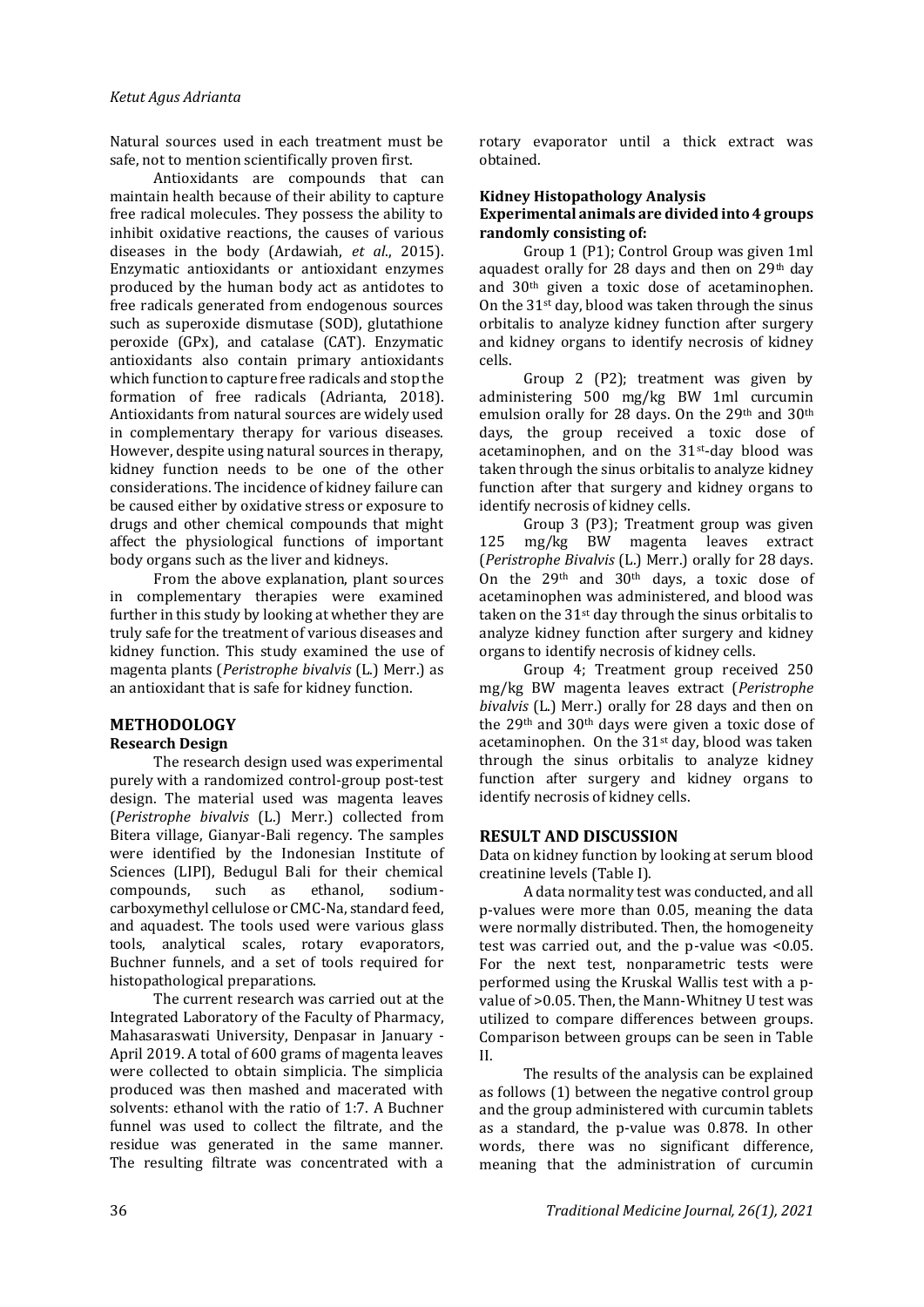| Mice                  | Group           |                |               |               |
|-----------------------|-----------------|----------------|---------------|---------------|
| No.                   | <b>P1</b>       | P <sub>2</sub> | P3            | P4            |
|                       | 1,3             | 1,75           | 0,52          | 0,74          |
|                       | 1,76            | 1,32           | 0,81          | 0,8           |
|                       | 1,82            | 2,03           | 0,82          | 0,91          |
| 4                     | 1,83            | 1,04           | 0,54          | 0,71          |
| 5                     | 1,35            | 1,3            | 0,66          | 0,77          |
| 6                     | 1,3             | 1,8            | 0,24          | 0,61          |
|                       | 1,35            | 1,4            | 0,72          | 0,8           |
| 8                     | 0,96            | 1,5            | 0,75          | 0,7           |
| $\overline{X} \pm SD$ | $1,49 \pm 0,26$ | $1,51\pm0,32$  | $0,63\pm0,19$ | $0,75\pm0,88$ |

Table I. Serum creatinine results data

Table II. Serum creatinine analysis

|                            | Group                     | p-value      |
|----------------------------|---------------------------|--------------|
| P1 (Control)               | P2 (curcumin 500mg/kg BW) | 0.878        |
|                            | P3 (125 mg/ kg BW)        | ${}_{0.001}$ |
|                            | P4 (250 mg/ kg BW)        | ${}_{0.001}$ |
| P2 (500mg/ kg BW curcumin) | P3 (125 mg/ kg BW)        | ${}_{0.001}$ |
|                            | P4 (250 mg/ kg BW)        | ${}_{0.001}$ |
| P3 (125 mg/ kg BW)         | P4 (250 mg/ kg BW)        | 0.328        |

Table III. Sccoring of necrosis Analysis

|                          | Group comparism          | p-value      |
|--------------------------|--------------------------|--------------|
| P1 (Kontrol)             | P2 (curcumin 500mg/KgBB) | 1,00         |
|                          | P3 (125 mg/KgBB)         | 1,00         |
|                          | P4 (250 mg/KgBB)         | ${}_{0.001}$ |
| P2 (curcumin 500mg/KgBB) | P3 (125 mg/KgBB)         | 1,00         |
|                          | P4 (250 mg/KgBB)         | ${}_{0.001}$ |
| P3 (125 mg/KgBB)         | P4 (250 mg/KgBB)         | ${}_{0.001}$ |

tablets had the same effect on the kidneys. Kidney function increased above the normal level due to the induction of toxic doses of acetaminophen; (2) Between the negative control group and the group administered with 125mg/ kg BW of ethanol extract from magenta leaves, it shows the p-value was <0.001. There was a significant difference, meaning that the administration of ethanol extract from magenta leaves (*Peristrophe bivalvis* (L.) Merr.) had different conditions in the control group when seen from the results of the analysis (serum creatinine levels). Ethanol extracts of magenta leaves can protect kidney function, as well as P1 and P4; (3) Between P2 and P3, P2 and P4, there were also significant differences (p <0.001); (4) The 125 mg/ kg BW and 250 mg/ kg BW groups showed that the two treatments had the same effect (p=0.328). In this case, the levels of creatinine in groups P3 and P4 were normal, and extracts could be considered for providing a protective effect on the kidneys.

#### **Analysis of Kidney Histopathology**

Analysis of the kidneys was performed to identify the role of extracts to protects the kidneys from renal necrosis. Examination of glomerular and tubular necrosis of white rat's kidney tissue in five areas obtained a p-value of <0.001, which means that there were differences in 2 or more groups. Then, the Mann-Whitney U test was performed. The results of the comparison are explained in Table III.

Between the negative control group and the group administered with curcumin tablets as a standard, there was no significant difference  $(p = 1.00)$ , meaning that the groups with 500 mg/kg BW curcumin tablets showed similar results to the control group given a toxic dose of acetaminophen. Value scoring showed more than 60% of necrotic kidney cells and differences between groups P1 and P3, P2 and P3.

Between the negative control group (P1) and P4, there were significant differences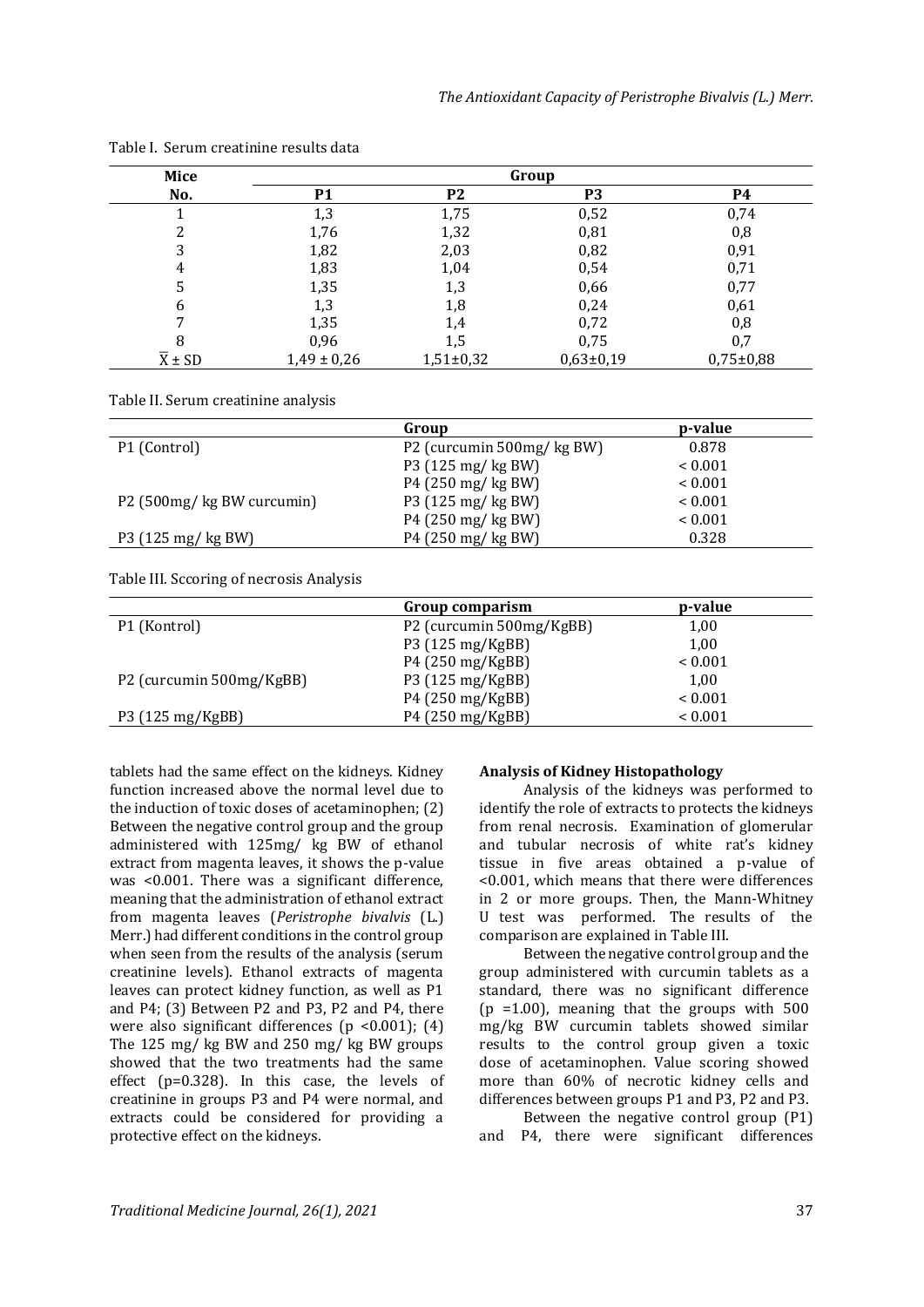#### *Ketut Agus Adrianta*

(p<0.001). Value scoring indicated that between the negative control group and the group administered with curcumin tablets as a standard, there was no significant difference (p=1.00) between the groups administered with 500 mg/kg BW curcumin tablets and the control group administered with a toxic dose of acetaminophen. Value scoring showed less than 60% of necrotic kidney cells.

#### **Results of Glomerular Histopathology of White Rat's Tubular Kidney Tissue in Areas Group P1 (Administration of Toxic placebo and parasetamol)**



Figure 1. Renal histopathology of the control group

Figure 1 shows several histological findings of the kidneys, exposure to a toxic dose of acetaminophen for kidney function, and necrosis that appears more than 60% in glomerula tissue and tubular kidney tissue

#### **Group P2 (Administered with 500mg/ kg BW curcumin tablets and a toxic dose of acetaminophen)**



Figure 2. Histopathology of renal group giving curcumin tablets

Figure 2 presents several histological findings of the kidneys, exposure to a toxic dose of acetaminophen for kidney function, and necrosis that appears more than 60% in glomerular tissue tissue and tubular kidney tissue.

**Group P3 (Magenta ethanol extract 125 mg / kg BW and toxic dose** *acetamenophen***)**



Figure 3. Histopathology of kidney groups giving curcumin tablets

Figure 3 displays several histological findings of the kidneys, exposure to a toxic dose of acetaminophen to kidney function, and necrosis that appear more than 60% in glomerular tissue and tubular kidney tissue.

**Group P4 (Administered with 250 mg/ kg BW ethanol extract from magenta leaves and a toxic dose of acetaminophen)**



Figure 4. Histopathology of the kidney group of ethanol extract of magenta leaves 250 mg / KgBB

Figure 4 shows several histological findings of the kidney, exposure to a toxic dose of acetaminophen for kidney function. It appears that magenta leaves extract could protect the kidneys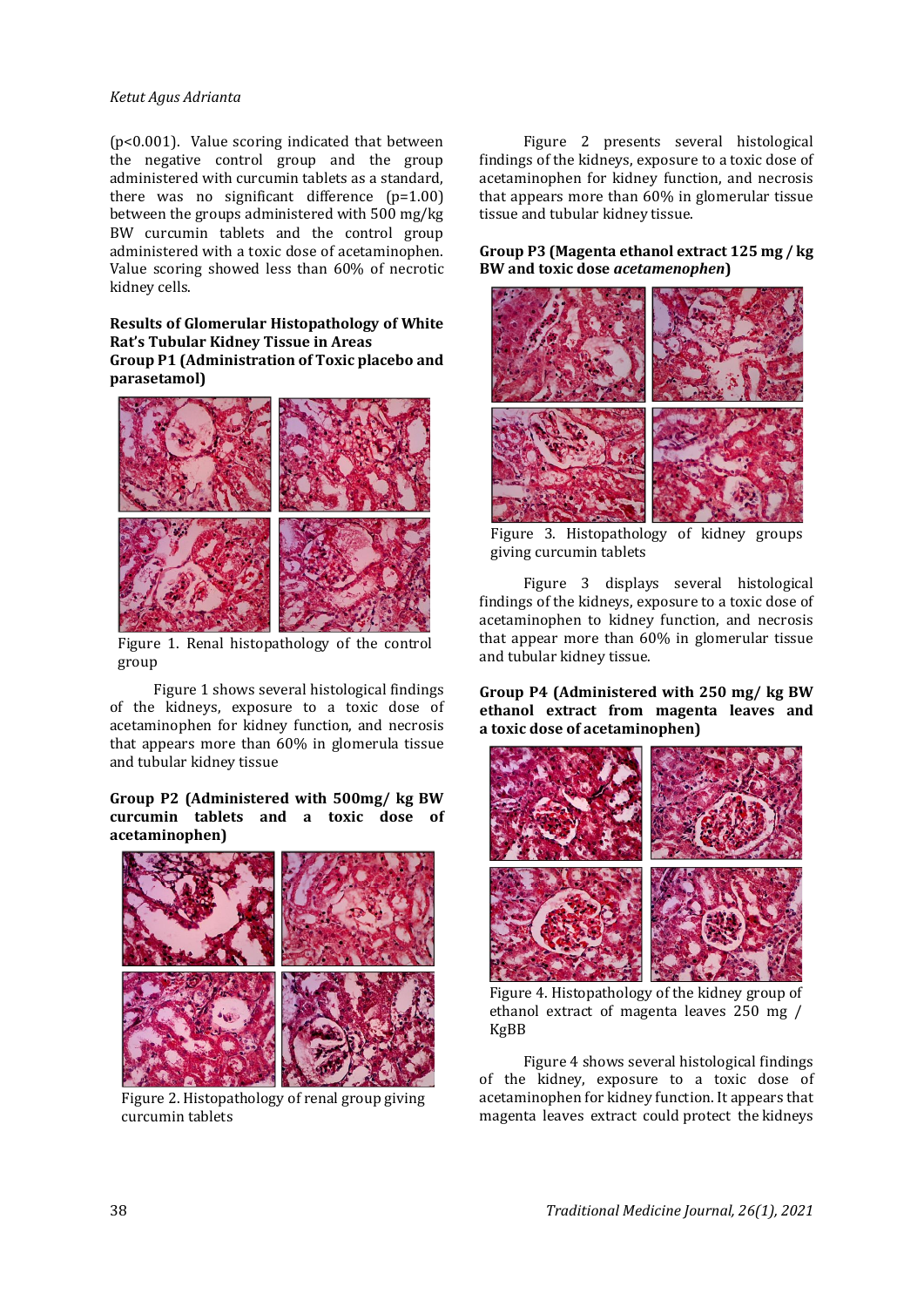

Figure 5. Flavonoid as a nefroprotection (*Modification from Vargas, et al., 2018)*

as necrosis in glomerular tissue nd tubular kidney tissue occurred less than 60%.

#### **DISCUSSION**

The protective effect was best found in the group given 250 mg/kg BW ethanol extract from magenta leaves. The analysis of tubular kidney tissue showed less than 60% necrosis was found in tubular cells, but the kidneys could still function as shown in the group administered with ethanol extract. The serum creatinine test showed both groups administered with 125mg/ kg BW ethanol extract and 0.63 acetaminophens, and 250 mg/kg BW ethanol extract and 0.75 acetaminophens, respectively (Dose range of acetaminophen from 0.7 - 1.2) could protect kidney function although, in the histopathology test, only the group was given 250 mg/kg BW ethanol extract had good results. It can be concluded that 250 mg/kg BW ethanol extract administered could protect kidney function seen from the serum creatinine levels and histopathologic image (necrosis occurred less than 60%) against acetaminophen toxic dose exposure.

Huxtable (1988) states that the kidneys can work normally and be protected from exposure to free radicals although the nephron still functions around 30-35%. However, a long-term disabled nephron can cause excessive solute (dissolved ingredients), and thus the kidneys will have difficulty in regulating the urine concentration. Excessive dissolved ingredients in animals experiencing oliguria become the initial signs of acute kidney failure (Di Bartola, 1981).

The antioxidant capacity of flavonoids on magenta leaves extract is the result of phenolic hydroxy groups in the molecular structure. It can also occur because of free radicals and their activities as metal pullers. Antioxidants generally have several functions, one of which is to yield hydrogen atoms and slow down the rate of oxidation which inhibits the formation of lipid radicals. Yielding hydrogen atoms can change lipid radicals to more stable ones that do not cause further damage. (Owolabi, 2014). According to Vargas *et al*. (2017) flavonoids protect the kidneys through a decrease in apoptosis, a marker of caspase-3. The inhibition of cisplatin-induced apoptosis will support the survival of kidney cells.

This present study explains that flavonoids were also found in Magenta leaves (*Peristhrope Bivalvis* (L.) Merr.). Flavonoids in magenta leaves can protect the kidneys as seen from serum creatinine levels produced (within normal limits) at a dose of 250 mg/kg BW as well as from the occurrence of necrosis in the kidney compared to groups administered with a toxic dose of acetaminophen without extract. Flavonoids in magenta leaves as antioxidants are considered to provide direct protection by donating electrons to free radicals. Therefore, they will not cause oxidative stress which can result in kidney injuries. Indirectly, flavonoids in magenta leaves can trigger activation of endogenous antioxidants through activation of transcription factors namely Nrf-2. Nrf 2 entering the cell nucleus can bond with the antioxidant response element (ARE) and activate endogenous antioxidants. The antioxidants formed will reduce oxidative stress to prevent kidney injury. Due to the induction of excessive chemical compounds, increases regulation of p65 NF-κB protein expression involving several proinflammatory cytokines (e.g., iNOS and TNF- $\alpha$ ). Flavonoids also have the anti-inflammatory capacity that inhibits activation of NF-κB, and thus inflammatory mediators such as (TNF-alpha, IL-10) are not expressed. Flavonoids can reduce phosphate-NF-κB p65 and phospho-P38 MAPK activation resulting in a decrease in apoptosis.

This study proves that the administration of ethanol extract from magenta leaves to the kidneys can also provide preventive and protective effects from further damage to kidney cells induced with a toxic dose of acetaminophen.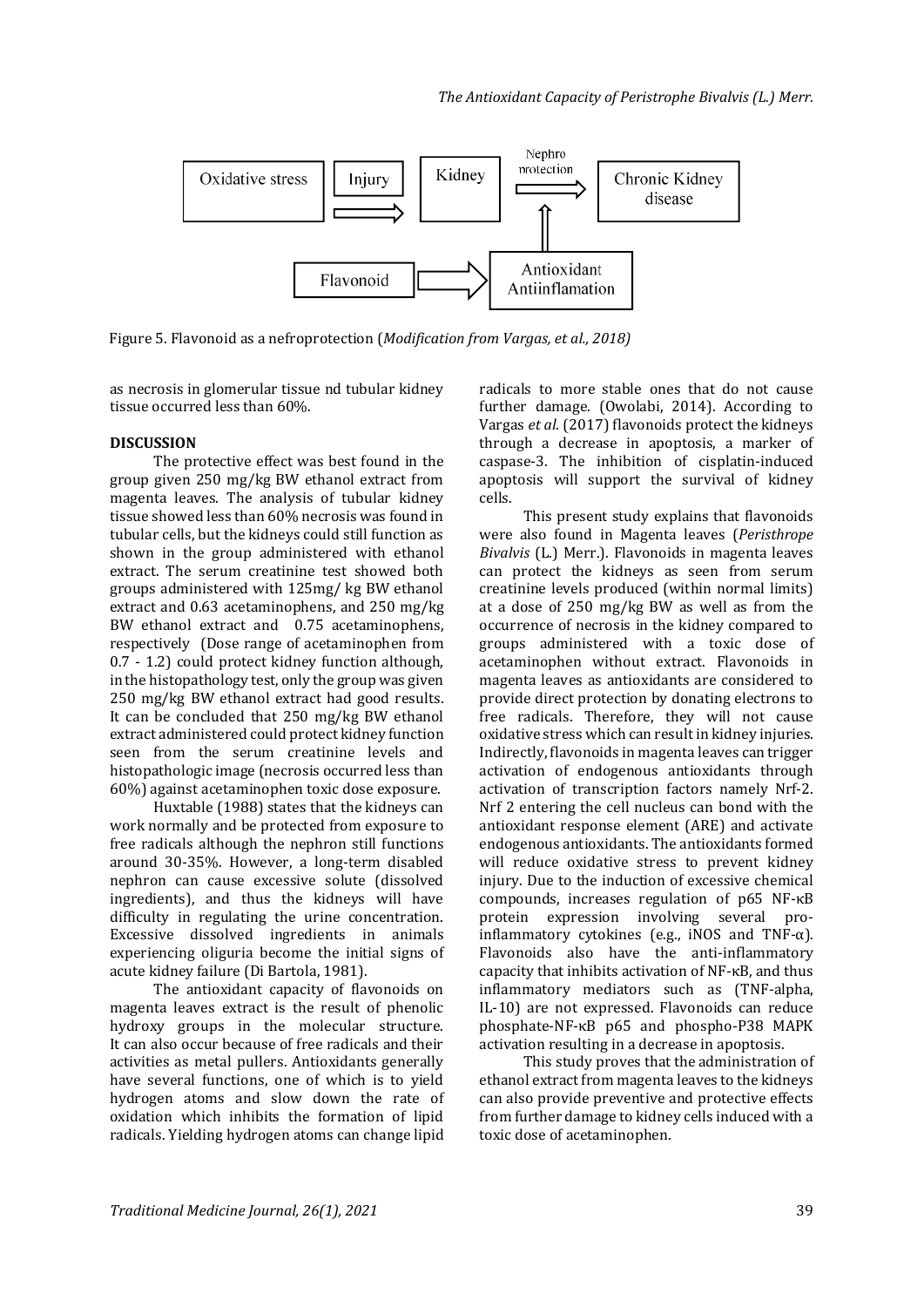### **REFERENCES**

- Attie, A.D. and Scherer, P.E., 2009. Adipocyte metabolism and obesity. *J. Lipid Res*. 50, S395-S399.
- Cuthbertson, D., Andrews, P.K., Reganold, J.P., Davies, N.M. & Lange, B.M., 2012. Utility of metabolomics toward assessing the metabolic basis of quality traits in apple fruit with an emphasis on antioxidants. *J. Agric. Food Chem*. 60(35), pp.8552-8560.
- Dzomba, P. & Musekiwa, C., 2014. Antiobesity and antioxidant activity of dietary flavonoids from dioscorea steriscus tubers. *J. Coastal. Life Med*. 2(6),465-470.
- Francini, A. & Sebastiani, L., 2013. Phenolic compounds in apple (*Malus x domestica Borkh*.): compounds characterization and stability during postharvest and after processing. *Antioxidants*. 2(3), 181-193.
- Hidayat, M., Soeng, S., Prahastuti, S., Erawijantari, P.P. & Widowati, W., 2015. Inhibitory potential of ethanol extract of Detam 1 soybean (*Glycine max*) seed and Jati belanda *(Guazuma ulmifolia*) leaves on adipogenesis and obesity models in 3T3-L1 cell line. *J. Sci. Res. Rep*. 6(4), 305-312.
- Hsu, C.L. & Yen, G.C., 2006. Induction of cell apoptosis in 3T3‐L1 pre‐adipocytes by flavonoids is associated with their antioxidant activity. *Mol. Nutr. Food Res*. 50(11), 1072-1079.
- Hsu, C.L. &Yen, G.C., 2008. Phenolic compounds: evidence for inhibitory effects against obesity and their underlying molecular signaling mechanisms. *Mol. Nutr. Food Res.* 52(1), 53-61.
- Jelodarian, S., Ebrahimabadi, A.H., Khalighi, A. & Batooli, H., 2012. Evaluation of antioxidant activity of Malus domestica fruit extract from Kashan area. *Avicenna J Phytomed*, 2(3), 139–145.
- Jou, P.C., Ho, B.Y., Hsu, Y.W. & Pan, T.M., 2010. The effect of Monascus secondary polyketide metabolites, monascin and ankaflavin, on adipogenesis and lipolysis activity in 3T3- L1. *J. Agric. Food Chem*. 58(24), 12703- 12709.
- Kamisoyama, H., Honda, K., Tominaga, Y., Yokota, S. & Hasegawa, S., 2008. Investigation of the anti-obesity action of licorice flavonoid oil in diet-induced obese rats. *Biosci. Biotechnol. Biochem*. 72(12), 3225-3231.
- Kim, M.J., Park, M., Jeong, M.K., Yeo, J., Cho, W.I., Chang, P.S., *et al*., 2010. Radical scavenging activity and anti-obesity effects in 3T3-L1

preadipocyte differentiation of Ssuk (Artemisia princeps Pamp.) extract. *Food. Sci. Biotechnol*. 19(2), 535-540.

- Kumar, K.A., Gousia, S.K., Anupama, M. & Latha, J.N.L., 2013. A review on phytochemical constituents and biological assays of *Averrhoa bilimbi. Int. J. Pharm. Pharm. Sci. Res*. 3(4), 136-139.
- Lahrita, L., Kato, E. & Kawabata, J., 2015. Uncovering potential of Indonesian medicinal plants on glucose uptake enhancement and lipid suppression in 3T3- L1 adipocytes. *J Ethnopharmacol*. 168, 229- 236.
- Lima, V.L.A.G.D., Mélo, E.D.A. & Lima, S., 2001. Physicochemical characteristics of bilimbi (*Averrhoa bilimbi* L.). *Rev. Bras. Frutic. Jaboticabal*. 23(2), 421-423.
- Lois, K. & Kumar, S., 2009. Obesity and diabetes. *Endocrinol. Nutr*. 56, 38-42.
- McGhie, T.K., Hunt, M. & Barnett, L.E., 2005. Cultivar and growing region determine the antioxidant polyphenolic concentration and composition of apples grown in New Zealand. *J. Agric. Food Chem*. 53(8), 3065- 3070.
- Moresco, H.H., Queiroz, G.S., Pizzolatti, M.G. & Brighente, I., 2012. Chemical constituents and evaluation of the toxic and antioxidant activities of *Averrhoa carambola* leaves. *Rev. Bras. Farmacogn. Braz. J. Pharmacogn*. 22(2), 319-324.
- Park, Y.S., Yoon, Y. & Ahn, H.S., 2007. *Platycodon grandiflorum* extract represses upregulated adipocyte fatty acid binding protein triggered by a high fat feeding in obese rats. *World. J. Gastroenterol*. 13(25), 3493-3499.
- Pittler, M.H. and Ernst, E., 2004. Dietary supplements for body-weight reduction: a systematic review*. Am. J. Clin. Nutr*. 79(4), 529-536.
- Roh, C., Jung, U. & Jo, S.K., 2012. Screening of antiobesity agent from herbal mixtures. *Molecules*. 17(4), 3630-3638.
- Sharma, S.P., Chung, H.J., Kim, H.J. and Hong, S.T., 2016. Paradoxical effects of fruit on obesity. *Nutrients*, 8(10), 633.
- Singh, S., 2014. Effect of plant based formulations on obesity indicators in humans. *Asian. J*. *Multidisc. Studies*. 2(9),62–65.
- Soeng, S., Evacuasiany, E., Widowati, W., Fauziah, N., Manik, V.T. & Maesaroh, M., 2015. Inhibitory potential of rambutan seeds extract and frac-tions on adipogenesis in